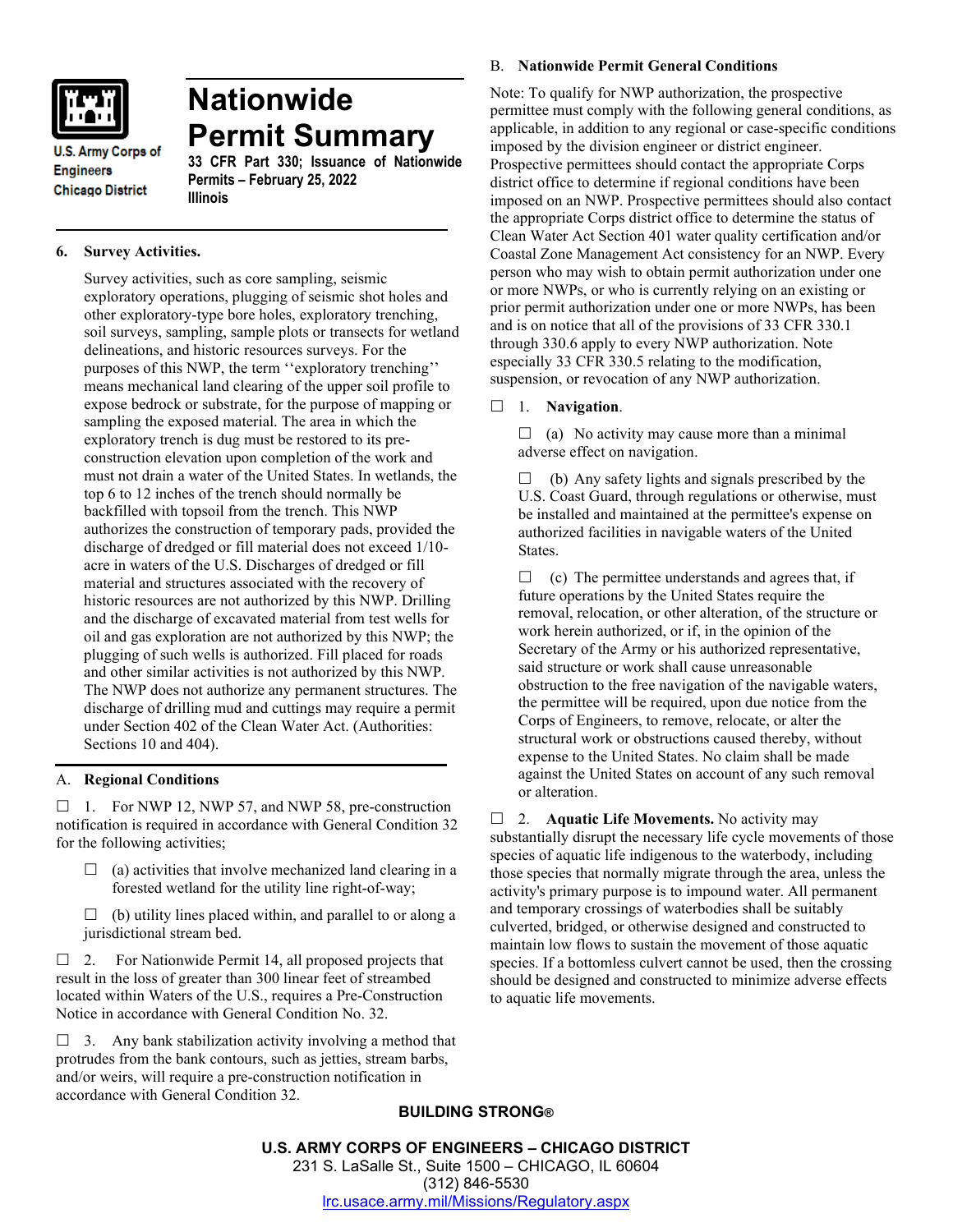#### Nationwide Permit 6 Summary- Chicago District Illinois **Page 2** 2

 3. **Spawning Areas**. Activities in spawning areas during spawning seasons must be avoided to the maximum extent practicable. Activities that result in the physical destruction (e.g., through excavation, fill, or downstream smothering by substantial turbidity) of an important spawning area are not authorized.

 4. **Migratory Bird Breeding Areas.** Activities in waters of the United States that serve as breeding areas for migratory birds must be avoided to the maximum extent practicable.

 5. **Shellfish Beds**. No activity may occur in areas of concentrated shellfish populations, unless the activity is directly related to a shellfish harvesting activity authorized by NWPs 4 and 48, or is a shellfish seeding or habitat restoration activity authorized by NWP 27.

 6. **Suitable Material**. No activity may use unsuitable material (e.g., trash, debris, car bodies, asphalt, etc.). Material used for construction or discharged must be free from toxic pollutants in toxic amounts (see section 307 of the Clean Water Act).

 7. **Water Supply Intakes**. No activity may occur in the proximity of a public water supply intake, except where the activity is for the repair or improvement of public water supply intake structures or adjacent bank stabilization.

 8. **Adverse Effects from Impoundments**. If the activity creates an impoundment of water, adverse effects to the aquatic system due to accelerating the passage of water, and/or restricting its flow must be minimized to the maximum extent practicable.

 9. **Management of Water Flows**. To the maximum extent practicable, the pre-construction course, condition, capacity, and location of open waters must be maintained for each activity, including stream channelization, storm water management activities, and temporary and permanent road crossings, except as provided below. The activity must be constructed to withstand expected high flows. The activity must not restrict or impede the passage of normal or high flows, unless the primary purpose of the activity is to impound water or manage high flows. The activity may alter the pre-construction course, condition, capacity, and location of open waters if it benefits the aquatic environment (e.g., stream restoration or relocation activities).

 10. **Fills Within 100-Year Floodplains**. The activity must comply with applicable FEMA-approved state or local floodplain management requirements.

□ 11. **Equipment**. Heavy equipment working in wetlands or mudflats must be placed on mats, or other measures must be taken to minimize soil disturbance.

 12. **Soil Erosion and Sediment Controls**. Appropriate soil erosion and sediment controls must be used and maintained in effective operating condition during construction, and all exposed soil and other fills, as well as any work below the ordinary high water mark or high tide line, must be permanently stabilized at the earliest practicable date. Permittees are encouraged to perform work within waters of the United States during periods of low-flow or no-flow, or during low tides.

 13. **Removal of Temporary Fills**. Temporary structures must be removed, to the maximum extent practicable, after their use has been discontinued. Temporary fills must be removed in their entirety and the affected areas returned to pre-construction elevations. The affected areas must be revegetated, as appropriate.

 14. **Proper Maintenance**. Any authorized structure or fill shall be properly maintained, including maintenance to ensure public safety and compliance with applicable NWP general conditions, as well as any activity-specific conditions added by the district engineer to an NWP authorization.

 15. **Single and Complete Project**. The activity must be a single and complete project. The same NWP cannot be used more than once for the same single and complete project.

# 16. **Wild and Scenic Rivers**.

 $\Box$  (a) No NWP activity may occur in a component of the National Wild and Scenic River System, or in a river officially designated by Congress as a "study river" for possible inclusion in the system while the river is in an official study status, unless the appropriate Federal agency with direct management responsibility for such river, has determined in writing that the proposed activity will not adversely affect the Wild and Scenic River designation or study status.

 $\Box$  (b) If a proposed NWP activity will occur in a component of the National Wild and Scenic River System, or in a river officially designated by Congress as a "study river" for possible inclusion in the system while the river is in an official study status, the permittee must submit a preconstruction notification (see general condition 32). The district engineer will coordinate the PCN with the Federal agency with direct management responsibility for that river. Permittees shall not begin the NWP activity until notified by the district engineer that the Federal agency with direct management responsibility for that river has determined in writing that the proposed NWP activity will not adversely affect the Wild and Scenic River designation or study status.

 $\Box$  (c) Information on Wild and Scenic Rivers may be obtained from the appropriate Federal land management agency responsible for the designated Wild and Scenic River or study river (e.g., National Park Service, U.S. Forest Service, Bureau of Land Management, U.S. Fish and Wildlife Service). Information on these rivers is also available at: http://www.rivers.gov/.

 17. **Tribal Rights**. No activity or its operation may impair reserved tribal rights, including, but not limited to, reserved water rights and treaty fishing and hunting rights.

# 18. **Endangered Species**.

 $\Box$  (a) No activity is authorized under any NWP which is likely to directly or indirectly jeopardize the continued existence of a threatened or endangered species or a species proposed for such designation, as identified under the Federal Endangered Species Act (ESA), or which will directly or indirectly destroy or adversely modify the critical habitat of such species.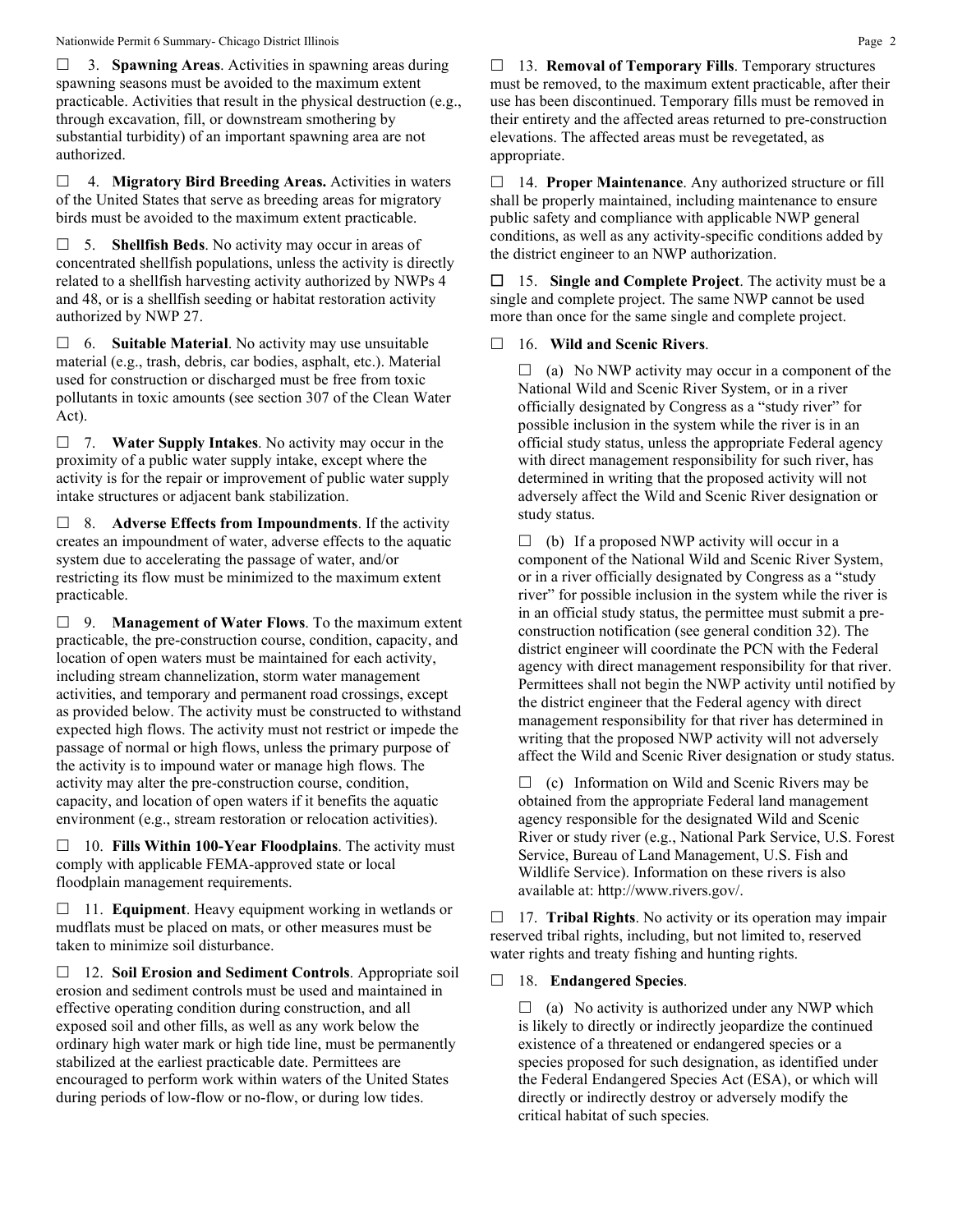#### Nationwide Permit 6 Summary- Chicago District Illinois **Page 3** and the state of the state of the state of the state of the state of the state of the state of the state of the state of the state of the state of the state o

No activity is authorized under any NWP which "may affect" a listed species or critical habitat, unless ESA section 7 consultation addressing the consequences of the proposed activity on listed species or critical habitat has been completed. See 50 CFR 402.02 for the definition of "effects of the action" for the purposes of ESA section 7 consultation, as well as 50 CFR 402.17, which provides further explanation under ESA section 7 regarding "activities that are reasonably certain to occur" and "consequences caused by the proposed action."

 $\Box$  (b) Federal agencies should follow their own procedures for complying with the requirements of the ESA (see 33 CFR 330.4 $(f)(1)$ ). If pre-construction notification is required for the proposed activity, the Federal permittee must provide the district engineer with the appropriate documentation to demonstrate compliance with those requirements. The district engineer will verify that the appropriate documentation has been submitted. If the appropriate documentation has not been submitted, additional ESA section 7 consultation may be necessary for the activity and the respective federal agency would be responsible for fulfilling its obligation under section 7 of the ESA.

 $\Box$  (c) Non-federal permittees must submit a preconstruction notification to the district engineer if any listed species (or species proposed for listing) or designated critical habitat (or critical habitat proposed such designation) might be affected or is in the vicinity of the activity, or if the activity is located in designated critical habitat or critical habitat proposed for such designation, and shall not begin work on the activity until notified by the district engineer that the requirements of the ESA have been satisfied and that the activity is authorized. For activities that might affect Federally-listed endangered or threatened species (or species proposed for listing) or designated critical habitat (or critical habitat proposed for such designation), the pre-construction notification must include the name(s) of the endangered or threatened species (or species proposed for listing) that might be affected by the proposed activity or that utilize the designated critical habitat (or critical habitat proposed for such designation) that might be affected by the proposed activity. The district engineer will determine whether the proposed activity "may affect" or will have "no effect" to listed species and designated critical habitat and will notify the non-Federal applicant of the Corps' determination within 45 days of receipt of a complete preconstruction notification. For activities where the non-Federal applicant has identified listed species (or species proposed for listing) or designated critical habitat (or critical habitat proposed for such designation) that might be affected or is in the vicinity of the activity, and has so notified the Corps, the applicant shall not begin work until the Corps has provided notification that the proposed activity will have "no effect" on listed species (or species proposed for listing or designated critical habitat (or critical habitat proposed for such designation), or until ESA section 7 consultation or conference has been completed. If the non-Federal applicant has not heard back from the Corps within 45 days, the applicant must still wait for notification from the Corps.

 $\Box$  (d) As a result of formal or informal consultation with the FWS or NMFS the district engineer may add species-specific permit conditions to the NWPs.

 $\Box$  (e) Authorization of an activity by an NWP does not authorize the "take" of a threatened or endangered species as defined under the ESA. In the absence of separate authorization (e.g., an ESA Section 10 Permit, a Biological Opinion with "incidental take" provisions, etc.) from the FWS or the NMFS, the Endangered Species Act prohibits any person subject to the jurisdiction of the United States to take a listed species, where "take" means to harass, harm, pursue, hunt, shoot, wound, kill, trap, capture, or collect, or to attempt to engage in any such conduct. The word "harm" in the definition of "take" means an act which actually kills or injures wildlife. Such an act may include significant habitat modification or degradation where it actually kills or injures wildlife by significantly impairing essential behavioral patterns, including breeding, feeding or sheltering.

 $\Box$  (f) If the non-federal permittee has a valid ESA section  $10(a)(1)(B)$  incidental take permit with an approved Habitat Conservation Plan for a project or a group of projects that includes the proposed NWP activity, the non-federal applicant should provide a copy of that ESA section  $10(a)(1)(B)$  permit with the PCN required by paragraph (c) of this general condition. The district engineer will coordinate with the agency that issued the ESA section  $10(a)(1)(B)$  permit to determine whether the proposed NWP activity and the associated incidental take were considered in the internal ESA section 7 consultation conducted for the ESA section  $10(a)(1)(B)$  permit. If that coordination results in concurrence from the agency that the proposed NWP activity and the associated incidental take were considered in the internal ESA section 7 consultation for the ESA section  $10(a)(1)(B)$  permit, the district engineer does not need to conduct a separate ESA section 7 consultation for the proposed NWP activity. The district engineer will notify the non-federal applicant within 45 days of receipt of a complete pre-construction notification whether the ESA section  $10(a)(1)(B)$  permit covers the proposed NWP activity or whether additional ESA section 7 consultation is required.

 $\Box$  (g) Information on the location of threatened and endangered species and their critical habitat can be obtained directly from the offices of the FWS and NMFS or their world wide web pages at http://www.fws.gov/ or http://www.fws.gov/ipac and http://www.nmfs.noaa.gov/pr/species/esa/ respectively.

 19. **Migratory Birds and Bald and Golden Eagles**. The permittee is responsible for ensuring that an action authorized by NWP complies with the Migratory Bird Treaty Act and the Bald and Golden Eagle Protection Act. The permittee is responsible for contacting the appropriate local office of the U.S. Fish and Wildlife Service to determine what measures, if any, are necessary or appropriate to reduce adverse effects to migratory birds or eagles, including whether "incidental take" permits are necessary and available under the Migratory Bird Treaty Act or Bald and Golden Eagle Protection Act for a particular activity.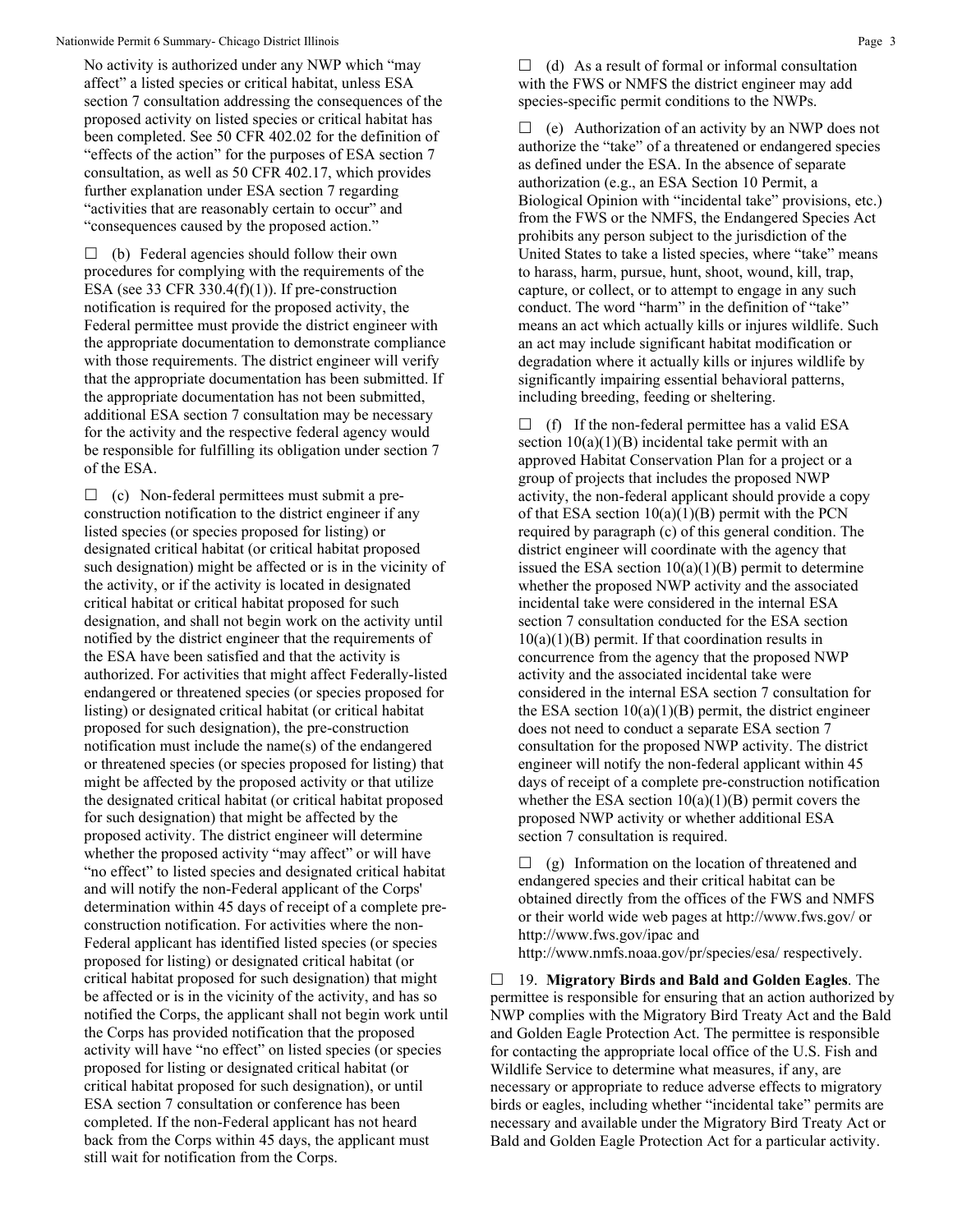#### 20. **Historic Properties**.

 $\Box$  (a) No activity is authorized under any NWP which may have the potential to cause effects to properties listed, or eligible for listing, in the National Register of Historic Places until the requirements of Section 106 of the National Historic Preservation Act (NHPA) have been satisfied.

 $\Box$  (b) Federal permittees should follow their own procedures for complying with the requirements of section 106 of the National Historic Preservation Act (see 33 CFR 330.4(g)(1)). If pre-construction notification is required for the proposed NWP activity, the Federal permittee must provide the district engineer with the appropriate documentation to demonstrate compliance with those requirements. The district engineer will verify that the appropriate documentation has been submitted. If the appropriate documentation is not submitted, then additional consultation under section 106 may be necessary. The respective federal agency is responsible for fulfilling its obligation to comply with section 106.

 $\Box$  (c) Non-federal permittees must submit a preconstruction notification to the district engineer if the NWP activity might have the potential to cause effects to any historic properties listed on, determined to be eligible for listing on, or potentially eligible for listing on the National Register of Historic Places, including previously unidentified properties. For such activities, the preconstruction notification must state which historic properties might have the potential to be affected by the proposed NWP activity or include a vicinity map indicating the location of the historic properties or the potential for the presence of historic properties. Assistance regarding information on the location of, or potential for, the presence of historic properties can be sought from the State Historic Preservation Officer, Tribal Historic Preservation Officer, or designated tribal representative, as appropriate, and the National Register of Historic Places (see 33 CFR 330.4(g)). When reviewing pre-construction notifications, district engineers will comply with the current procedures for addressing the requirements of section 106 of the National Historic Preservation Act. The district engineer shall make a reasonable and good faith effort to carry out appropriate identification efforts commensurate with potential impacts, which may include background research, consultation, oral history interviews, sample field investigation, and/or field survey. Based on the information submitted in the PCN and these identification efforts, the district engineer shall determine whether the proposed NWP activity has the potential to cause effects on the historic properties. Section 106 consultation is not required when the district engineer determines that the activity does not have the potential to cause effects on historic properties (see 36 CFR 800.3(a)). Section 106 consultation is required when the district engineer determines that the activity has the potential to cause effects on historic properties.

The district engineer will conduct consultation with consulting parties identified under 36 CFR 800.2(c) when he or she makes any of the following effect determinations for the purposes of section 106 of the NHPA: No historic properties affected, no adverse effect, or adverse effect.

 $\Box$  (d) Where the non-Federal applicant has identified historic properties on which the proposed NWP activity might have the potential to cause effects and has so notified the Corps, the non-Federal applicant shall not begin the activity until notified by the district engineer either that the activity has no potential to cause effects to historic properties or that NHPA section 106 consultation has been completed. For non-federal permittees, the district engineer will notify the prospective permittee within 45 days of receipt of a complete pre-construction notification whether NHPA section 106 consultation is required. If NHPA section 106 consultation is required, the district engineer will notify the non-Federal applicant that he or she cannot begin the activity until section 106 consultation is completed. If the non-Federal applicant has not heard back from the Corps within 45 days, the applicant must still wait for notification from the Corps.

 $\Box$  (e) Prospective permittees should be aware that section 110k of the NHPA (54 U.S.C. 306113) prevents the Corps from granting a permit or other assistance to an applicant who, with intent to avoid the requirements of section 106 of the NHPA, has intentionally significantly adversely affected a historic property to which the permit would relate, or having legal power to prevent it, allowed such significant adverse effect to occur, unless the Corps, after consultation with the Advisory Council on Historic Preservation (ACHP), determines that circumstances justify granting such assistance despite the adverse effect created or permitted by the applicant. If circumstances justify granting the assistance, the Corps is required to notify the ACHP and provide documentation specifying the circumstances, the degree of damage to the integrity of any historic properties affected, and proposed mitigation. This documentation must include any views obtained from the applicant, SHPO/THPO, appropriate Indian tribes if the undertaking occurs on or affects historic properties on tribal lands or affects properties of interest to those tribes, and other parties known to have a legitimate interest in the impacts to the permitted activity on historic properties.

 21. **Discovery of Previously Unknown Remains and Artifacts**. Permittees that discover any previously unknown historic, cultural or archeological remains and artifacts while accomplishing the activity authorized by NWP, they must immediately notify the district engineer of what they have found, and to the maximum extent practicable, avoid construction activities that may affect the remains and artifacts until the required coordination has been completed. The district engineer will initiate the Federal, Tribal, and state coordination required to determine if the items or remains warrant a recovery effort or if the site is eligible for listing in the National Register of Historic Places.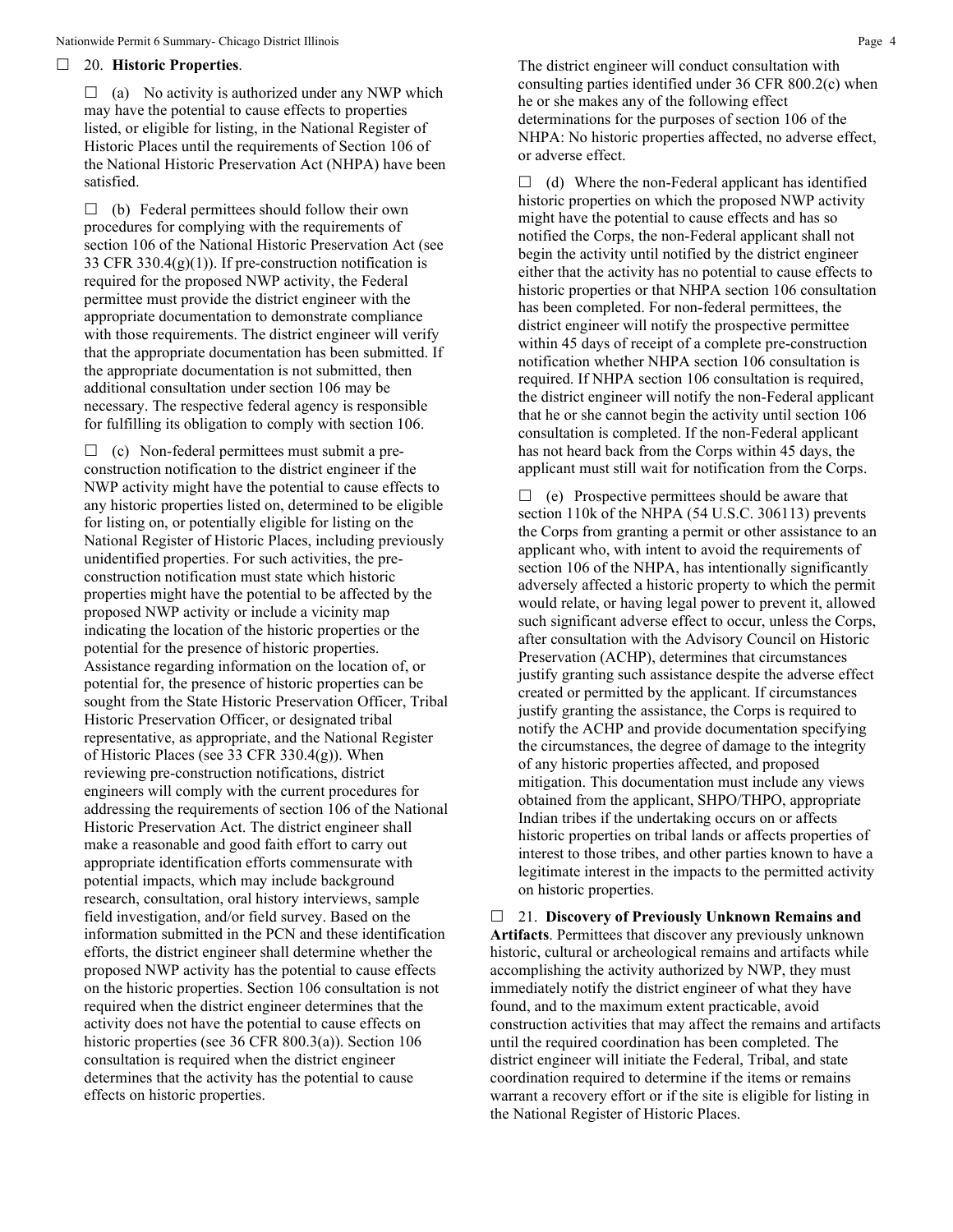22. **Designated Critical Resource Waters**. Critical resource waters include, NOAA-managed marine sanctuaries and marine monuments, and National Estuarine Research Reserves. The district engineer may designate, after notice and opportunity for public comment, additional waters officially designated by a state as having particular environmental or ecological significance, such as outstanding national resource waters or state natural heritage sites. The district engineer may also designate additional critical resource waters after notice and opportunity for public comment.

 $\Box$  (a) Discharges of dredged or fill material into waters of the United States are not authorized by NWPs 7, 12, 14, 16, 17, 21, 29, 31, 35, 39, 40, 42, 43, 44, 49, 50, 51, 52, 57, and 58 for any activity within, or directly affecting, critical resource waters, including wetlands adjacent to such waters.

 $\Box$  (b) For NWPs 3, 8, 10, 13, 15, 18, 19, 22, 23, 25, 27, 28, 30, 33, 34, 36, 37, 38, and 54, notification is required in accordance with general condition 32, for any activity proposed by permittees in the designated critical resource waters including wetlands adjacent to those waters. The district engineer may authorize activities under these NWPs only after she or he determines that the impacts to the critical resource waters will be no more than minimal.

 23. **Mitigation**. The district engineer will consider the following factors when determining appropriate and practicable mitigation necessary to ensure that the individual and cumulative adverse environmental effects are no more than minimal:

 $\Box$  (a) The activity must be designed and constructed to avoid and minimize adverse effects, both temporary and permanent, to waters of the United States to the maximum extent practicable at the project site (i.e., on site).

 $\Box$  (b) Mitigation in all its forms (avoiding, minimizing, rectifying, reducing, or compensating for resource losses) will be required to the extent necessary to ensure that the individual and cumulative adverse environmental effects are no more than minimal.

 $\Box$  (c) Compensatory mitigation at a minimum one-forone ratio will be required for all wetland losses that exceed 1/10-acre and require pre-construction notification, unless the district engineer determines in writing that either some other form of mitigation would be more environmentally appropriate or the adverse environmental effects of the proposed activity are no more than minimal, and provides an activity-specific waiver of this requirement. For wetland losses of 1/10 acre or less that require pre-construction notification, the district engineer may determine on a case-by-case basis that compensatory mitigation is required to ensure that the activity results in only minimal adverse environmental effects.

 $\Box$  (d) Compensatory mitigation at a minimum one-forone ratio will be required for all losses of stream bed that exceed 3/100-acre and require pre-construction notification, unless the district engineer determines in writing that either some other form of mitigation would be more environmentally appropriate or the adverse environmental effects of the proposed activity are no

more than minimal, and provides an activity-specific waiver of this requirement.

This compensatory mitigation requirement may be satisfied through the restoration or enhancement of riparian areas next to streams in accordance with paragraph (e) of this general condition. For losses of stream bed of 3/100-acre or less that require preconstruction notification, the district engineer may determine on a case-by-case basis that compensatory mitigation is required to ensure that the activity results in only minimal adverse environmental effects. Compensatory mitigation for losses of streams should be provided, if practicable, through stream rehabilitation, enhancement, or preservation, since streams are difficultto-replace resources (see  $33 \text{ CFR } 332.3$ (e)(3)).

 $\Box$  (e) Compensatory mitigation plans for NWP activities in or near streams or other open waters will normally include a requirement for the restoration or enhancement, maintenance, and legal protection (e.g., conservation easements) of riparian areas next to open waters. In some cases, the restoration or maintenance/protection of riparian areas may be the only compensatory mitigation required. If restoring riparian areas involves planting vegetation, only native species should be planted. The width of the required riparian area will address documented water quality or aquatic habitat loss concerns. Normally, the riparian area will be 25 to 50 feet wide on each side of the stream, but the district engineer may require slightly wider riparian areas to address documented water quality or habitat loss concerns. If it is not possible to restore or maintain/protect a riparian area on both sides of a stream, or if the waterbody is a lake or coastal waters, then restoring or maintaining/protecting a riparian area along a single bank or shoreline may be sufficient.

Where both wetlands and open waters exist on the project site, the district engineer will determine the appropriate compensatory mitigation (e.g., riparian areas and/or wetlands compensation) based on what is best for the aquatic environment on a watershed basis. In cases where riparian areas are determined to be the most appropriate form of minimization or compensatory mitigation, the district engineer may waive or reduce the requirement to provide wetland compensatory mitigation for wetland losses.

 $\Box$  (f) Compensatory mitigation projects provided to offset losses of aquatic resources must comply with the applicable provisions of 33 CFR part 332.

 $\Box$  (1) The prospective permittee is responsible for proposing an appropriate compensatory mitigation option if compensatory mitigation is necessary to ensure that the activity results in no more than minimal adverse environmental effects. For the NWPs, the preferred mechanism for providing compensatory mitigation is mitigation bank credits or in-lieu fee program credits (see 33 CFR 332.3(b)(2) and (3)).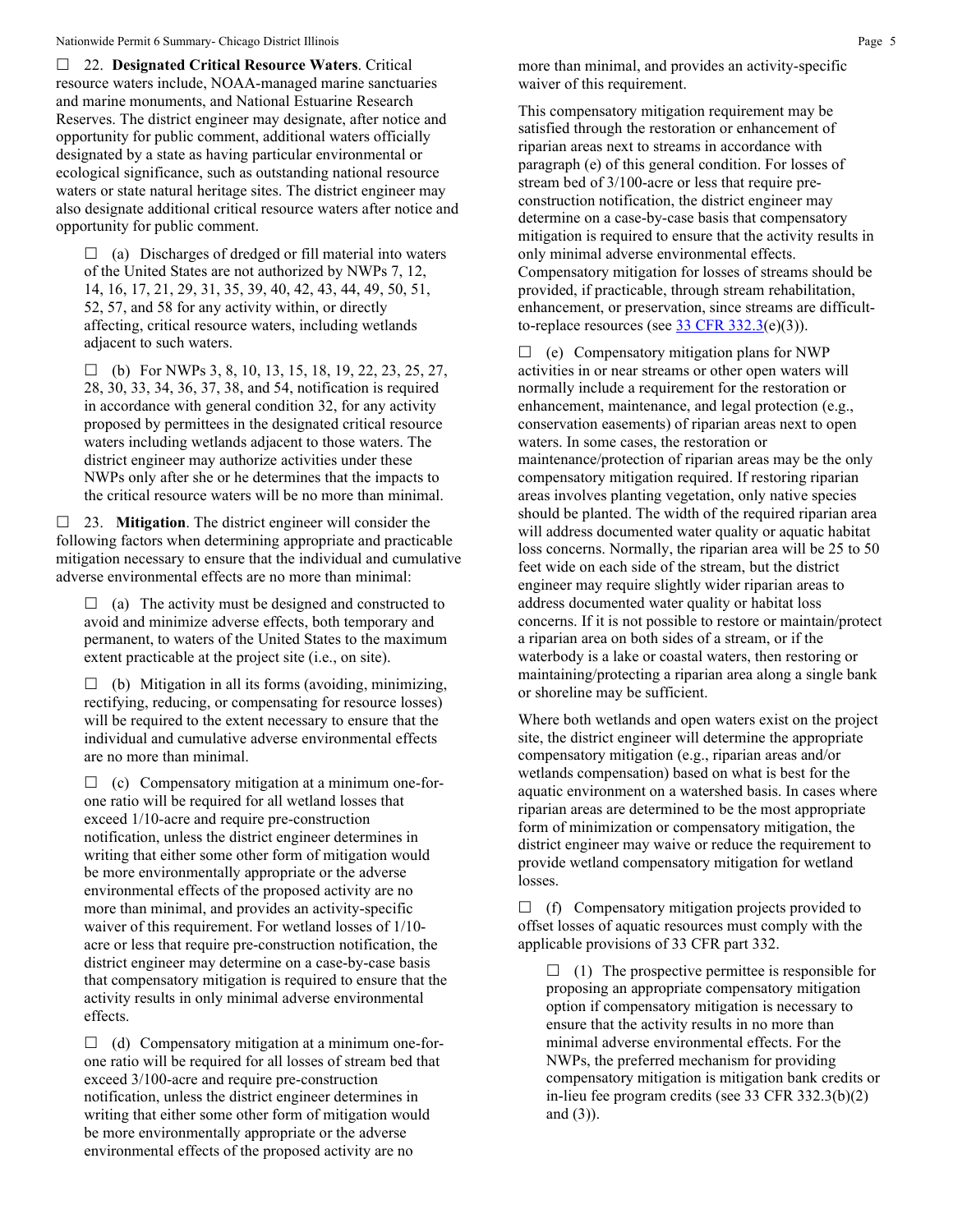However, if an appropriate number and type of mitigation bank or in-lieu credits are not available at the time the PCN is submitted to the district engineer, the district engineer may approve the use of permittee-responsible mitigation.

 $\Box$  (2) The amount of compensatory mitigation required by the district engineer must be sufficient to ensure that the authorized activity results in no more than minimal individual and cumulative adverse environmental effects (see 33 CFR 330.1(e)(3)). (See also 33 CFR 332.3(f).)

 $\Box$  (3) Since the likelihood of success is greater and the impacts to potentially valuable uplands are reduced, aquatic resource restoration should be the first compensatory mitigation option considered for permittee-responsible mitigation.

 $\Box$  (4) If permittee-responsible mitigation is the proposed option, the prospective permittee is responsible for submitting a mitigation plan. A conceptual or detailed mitigation plan may be used by the district engineer to make the decision on the NWP verification request, but a final mitigation plan that addresses the applicable requirements of 33 CFR  $332.4(c)(2)$  through (14) must be approved by the district engineer before the permittee begins work in waters of the United States, unless the district engineer determines that prior approval of the final mitigation plan is not practicable or not necessary to ensure timely completion of the required compensatory mitigation (see 33 CFR 332.3(k)(3)).

 $\Box$  (5) If mitigation bank or in-lieu fee program credits are the proposed option, the mitigation plan needs to address only the baseline conditions at the impact site and the number of credits to be provided (see 33 CFR 332.4(c)(1)(ii)).

 $\Box$  (6) Compensatory mitigation requirements (e.g., resource type and amount to be provided as compensatory mitigation, site protection, ecological performance standards, monitoring requirements) may be addressed through conditions added to the NWP authorization, instead of components of a compensatory mitigation plan (see 33 CFR  $332.4(c)(1)(ii)$ ).

 $\Box$  (g) Compensatory mitigation will not be used to increase the acreage losses allowed by the acreage limits of the NWPs. For example, if an NWP has an acreage limit of 1/2-acre, it cannot be used to authorize any NWP activity resulting in the loss of greater than 1/2-acre of waters of the United States, even if compensatory mitigation is provided that replaces or restores some of the lost waters. However, compensatory mitigation can and should be used, as necessary, to ensure that an NWP activity already meeting the established acreage limits also satisfies the no more than minimal impact requirement for the NWPs.

 $\Box$  (h) Permittees may propose the use of mitigation banks, in-lieu fee programs, or permittee-responsible mitigation. When developing a compensatory mitigation proposal, the permittee must consider appropriate and practicable options consistent with the framework at 33 CFR 332.3(b).

For activities resulting in the loss of marine or estuarine resources, permittee-responsible mitigation may be environmentally preferable if there are no mitigation banks or in-lieu fee programs in the area that have marine or estuarine credits available for sale or transfer to the permittee. For permittee-responsible mitigation, the special conditions of the NWP verification must clearly indicate the party or parties responsible for the implementation and performance of the compensatory mitigation project, and, if required, its long-term management.

 $\Box$  (i) Where certain functions and services of waters of the United States are permanently adversely affected by a regulated activity, such as discharges of dredged or fill material into waters of the United States that will convert a forested or scrub-shrub wetland to a herbaceous wetland in a permanently maintained utility line right-of-way, mitigation may be required to reduce the adverse environmental effects of the activity to the no more than minimal level.

 24**. Safety of Impoundment Structures**. To ensure that all impoundment structures are safely designed, the district engineer may require non-Federal applicants to demonstrate that the structures comply with established state dam safety criteria or have been designed by qualified persons. The district engineer may also require documentation that the design has been independently reviewed by similarly qualified persons, and appropriate modifications made to ensure safety.

# 25**. Water Quality**.

 $\Box$  (a) Where the certifying authority (state, authorized tribe, or EPA, as appropriate) has not previously certified compliance of an NWP with CWA section 401, a CWA section 401 water quality certification for the proposed discharge must be obtained or waived (see [33 CFR](https://www.federalregister.gov/select-citation/2021/01/13/33-CFR-330.4)   $330.4(c)$  $330.4(c)$ ). If the permittee cannot comply with all of the conditions of a water quality certification previously issued by certifying authority for the issuance of the NWP, then the permittee must obtain a water quality certification or waiver for the proposed discharge in order for the activity to be authorized by an NWP.

 $\Box$  (b) If the NWP activity requires pre-construction notification and the certifying authority has not previously certified compliance of an NWP with CWA section 401, the proposed discharge is not authorized by an NWP until water quality certification is obtained or waived. If the certifying authority issues a water quality certification for the proposed discharge, the permittee must submit a copy of the certification to the district engineer. The discharge is not authorized by an NWP until the district engineer has notified the permittee that the water quality certification requirement has been satisfied by the issuance of a water quality certification or a waiver.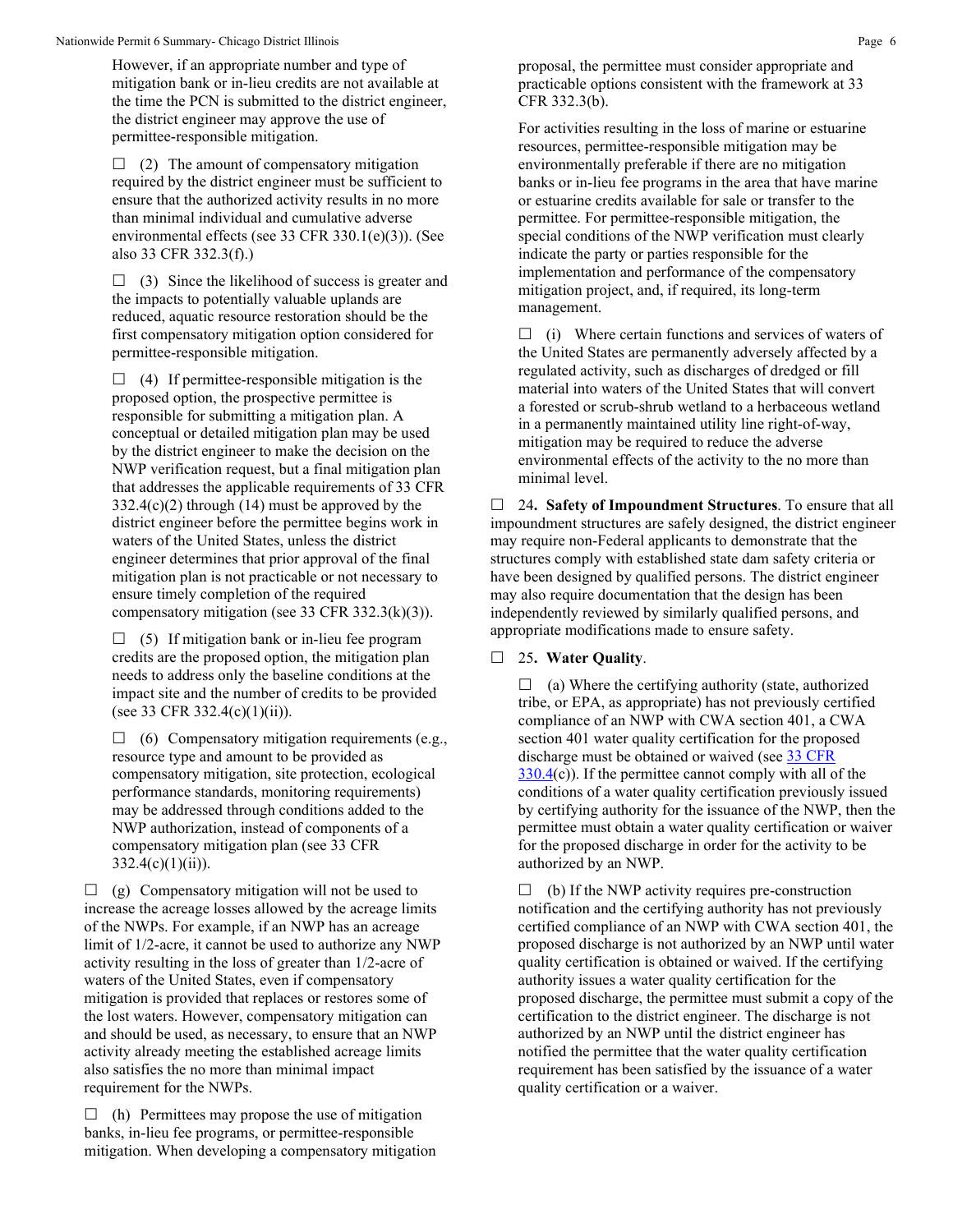$\Box$  (c) The district engineer or certifying authority may require additional water quality management measures to ensure that the authorized activity does not result in more than minimal degradation of water quality.

 26**. Coastal Zone Management**. In coastal states where an NWP has not previously received a state coastal zone management consistency concurrence, an individual state coastal zone management consistency concurrence must be obtained, or a presumption of concurrence must occur (see 33 CFR 330.4(d)). If the permittee cannot comply with all of the conditions of a coastal zone management consistency concurrence previously issued by the state, then the permittee must obtain an individual coastal zone management consistency concurrence or presumption of concurrence in order for the activity to be authorized by NWP. The district engineer or a state may require additional measures to ensure that the authorized activity is consistent with state coastal zone management requirements.

 27**. Regional and Case-By-Case Conditions**. The activity must comply with any regional conditions that may have been added by the Division Engineer (see 33 CFR 330.4(e)) and with any case specific conditions added by the Corps or by the state, Indian Tribe, or U.S. EPA in its CWA section 401 Water Quality Certification, or by the state in its Coastal Zone Management Act consistency determination.

 28**. Use of Multiple Nationwide Permits**. The use of more than one NWP for a single and complete project is authorized, subject to the following restrictions:

 $\Box$  (a) If only one of the NWPs used to authorize the single and complete project has a specified acreage limit, the acreage loss of waters of the United States cannot exceed the acreage limit of the NWP with the highest specified acreage limit. For example, if a road crossing over tidal waters is constructed under NWP 14, with associated bank stabilization authorized by NWP 13, the maximum acreage loss of waters of the United States for the total project cannot exceed 1/3-acre.

 $\Box$  (b) If one or more of the NWPs used to authorize the single and complete project has specified acreage limits, the acreage loss of waters of the United States authorized by those NWPs cannot exceed their respective specified acreage limits. For example, if a commercial development is constructed under NWP 39, and the single and complete project includes the filling of an upland ditch authorized by NWP 46, the maximum acreage loss of waters of the United States for the commercial development under NWP 39 cannot exceed 1/2-acre, and the total acreage loss of waters of United States due to the NWP 39 and 46 activities cannot exceed 1 acre.

 29**. Transfer of Nationwide Permit Verifications**. If the permittee sells the property associated with a nationwide permit verification, the permittee may transfer the nationwide permit verification to the new owner by submitting a letter to the appropriate Corps district office to validate the transfer. A copy of the nationwide permit verification must be attached to the letter, and the letter must contain the following statement and signature:

"When the structures or work authorized by this nationwide permit are still in existence at the time the property is

transferred, the terms and conditions of this nationwide permit, including any special conditions, will continue to be binding on the new owner(s) of the property. To validate the transfer of this nationwide permit and the associated liabilities associated with

(Transferee)

sign and date below."

## (Date)

□ 30. **Compliance Certification**. Each permittee who receives an NWP verification letter from the Corps must provide a signed certification documenting completion of the authorized activity and implementation of any required compensatory mitigation. The success of any required permittee-responsible mitigation, including the achievement of ecological performance standards, will be addressed separately by the district engineer. The Corps will provide the permittee the certification document with the NWP verification letter. The certification document will include:

compliance with its terms and conditions, have the transferee

 $\Box$  (a) A statement that the authorized activity was done in accordance with the NWP authorization, including any general, regional, or activity-specific conditions;

 $\Box$  (b) A statement that the implementation of any required compensatory mitigation was completed in accordance with the permit conditions. If credits from a mitigation bank or in-lieu fee program are used to satisfy the compensatory mitigation requirements, the certification must include the documentation required by 33 CFR 332.3(l)(3) to confirm that the permittee secured the appropriate number and resource type of credits; and

 $\Box$  (c) The signature of the permittee certifying the completion of the activity and mitigation.

The completed certification document must be submitted to the district engineer within 30 days of completion of the authorized activity or the implementation of any required compensatory mitigation, whichever occurs later.

 31**. Activities Affecting Structures or Works Built by the United States.** If an NWP activity also requires review by, or permission from, the Corps pursuant to 33 U.S.C. 408 because it will alter or temporarily or permanently occupy or use a U.S. Army Corps of Engineers (USACE) federally authorized Civil Works project (a "USACE project"), the prospective permittee must submit a pre-construction notification. See paragraph (b)(10) of general condition 32.

An activity that requires section 408 permission and/or review is not authorized by NWP until the appropriate Corps office issues the section 408 permission or completes its review to alter, occupy, or use the USACE project, and the district engineer issues a written NWP verification.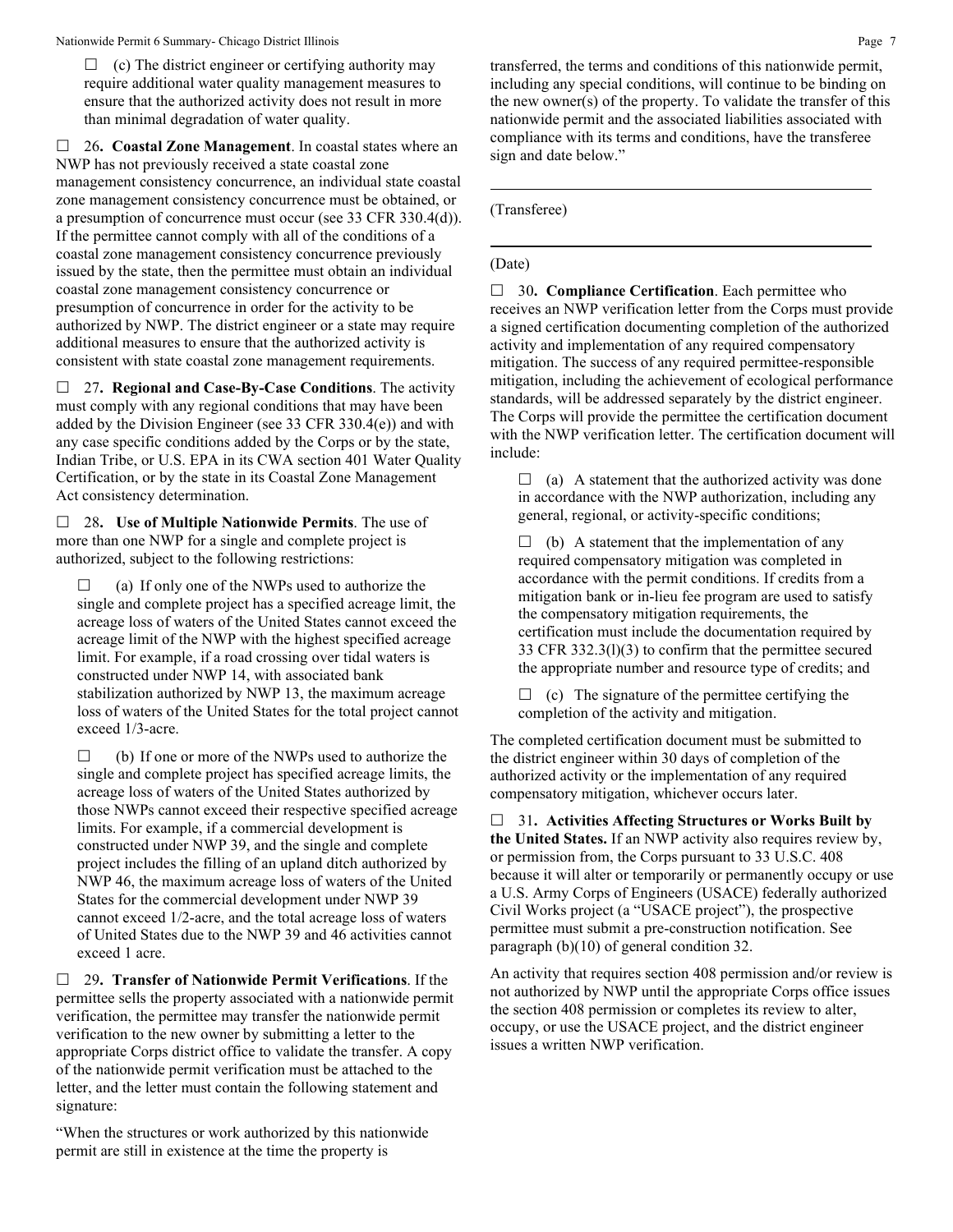### 32**. Pre-Construction Notification**.

 $\Box$  (a) **Timing**. Where required by the terms of the NWP, the prospective permittee must notify the district engineer by submitting a pre-construction notification (PCN) as early as possible. The district engineer must determine if the PCN is complete within 30 calendar days of the date of receipt and, if the PCN is determined to be incomplete, notify the prospective permittee within that 30 day period to request the additional information necessary to make the PCN complete. The request must specify the information needed to make the PCN complete. As a general rule, district engineers will request additional information necessary to make the PCN complete only once. However, if the prospective permittee does not provide all of the requested information, then the district engineer will notify the prospective permittee that the PCN is still incomplete and the PCN review process will not commence until all of the requested information has been received by the district engineer. The prospective permittee shall not begin the activity until either:

 $\Box$  (1) He or she is notified in writing by the district engineer that the activity may proceed under the NWP with any special conditions imposed by the district or division engineer; or

 $\Box$  (2) 45 calendar days have passed from the district engineer's receipt of the complete PCN and the prospective permittee has not received written notice from the district or division engineer. However, if the permittee was required to notify the Corps pursuant to general condition 18 that listed species or critical habitat might be affected or are in the vicinity of the activity, or to notify the Corps pursuant to general condition 20 that the activity might have the potential to cause effects to historic properties, the permittee cannot begin the activity until receiving written notification from the Corps that there is "no effect" on listed species or "no potential to cause effects" on historic properties, or that any consultation required under Section 7 of the Endangered Species Act (see 33 CFR 330.4(f)) and/or section 106 of the National Historic Preservation Act (see 33 CFR 330.4(g)) has been completed. If the proposed activity requires a written waiver to exceed specified limits of an NWP, the permittee may not begin the activity until the district engineer issues the waiver. If the district or division engineer notifies the permittee in writing that an individual permit is required within 45 calendar days of receipt of a complete PCN, the permittee cannot begin the activity until an individual permit has been obtained. Subsequently, the permittee's right to proceed under the NWP may be modified, suspended, or revoked only in accordance with the procedure set forth in 33 CFR 330.5(d)(2).

 (b) **Contents of Pre-Construction Notification**. The PCN must be in writing and include the following information:

 $\Box$  (1) Name, address and telephone numbers of the prospective permittee;

 $\Box$  (2) Location of the proposed activity;

 $\Box$  (3) Identify the specific NWP or NWP(s) the prospective permittee wants to use to authorize the proposed activity;

 $\Box$  (4) (i) A description of the proposed activity; the activity's purpose; direct and indirect adverse environmental effects the activity would cause, including the anticipated amount of loss of wetlands, other special aquatic sites, and other waters expected to result from the NWP activity, in acres, linear feet, or other appropriate unit of measure; a description of any proposed mitigation measures intended to reduce the adverse environmental effects caused by the proposed activity; and any other NWP(s), regional general permit(s), or individual permit(s) used or intended to be used to authorize any part of the proposed project or any related activity, including other separate and distant crossings for linear projects that require Department of the Army authorization but do not require pre-construction notification. The description of the proposed activity and any proposed mitigation measures should be sufficiently detailed to allow the district engineer to determine that the adverse environmental effects of the activity will be no more than minimal and to determine the need for compensatory mitigation or other mitigation measures.

 $\Box$  (ii) For linear projects where one or more single and complete crossings require preconstruction notification, the PCN must include the quantity of anticipated losses of wetlands, other special aquatic sites, and other waters for each single and complete crossing of those wetlands, other special aquatic sites, and other waters (including those single and complete crossings authorized by NWP but do not require PCNs). This information will be used by the district engineer to evaluate the cumulative adverse environmental effects of the proposed linear project, and does not change those non-PCN NWP activities into NWP PCNs.

 $\Box$  (iii) Sketches should be provided when necessary to show that the activity complies with the terms of the NWP. (Sketches usually clarify the activity and when provided results in a quicker decision. Sketches should contain sufficient detail to provide an illustrative description of the proposed activity (e.g., a conceptual plan), but do not need to be detailed engineering plans);

 $\Box$  (5) The PCN must include a delineation of wetlands, other special aquatic sites, and other waters, such as lakes and ponds, perennial, and intermittent, on the project site. Wetland delineations must be prepared in accordance with the current method required by the Corps. The permittee may ask the Corps to delineate the special aquatic sites and other waters on the project site, but there may be a delay if the Corps does the delineation, especially if the project site is large or contains many wetlands,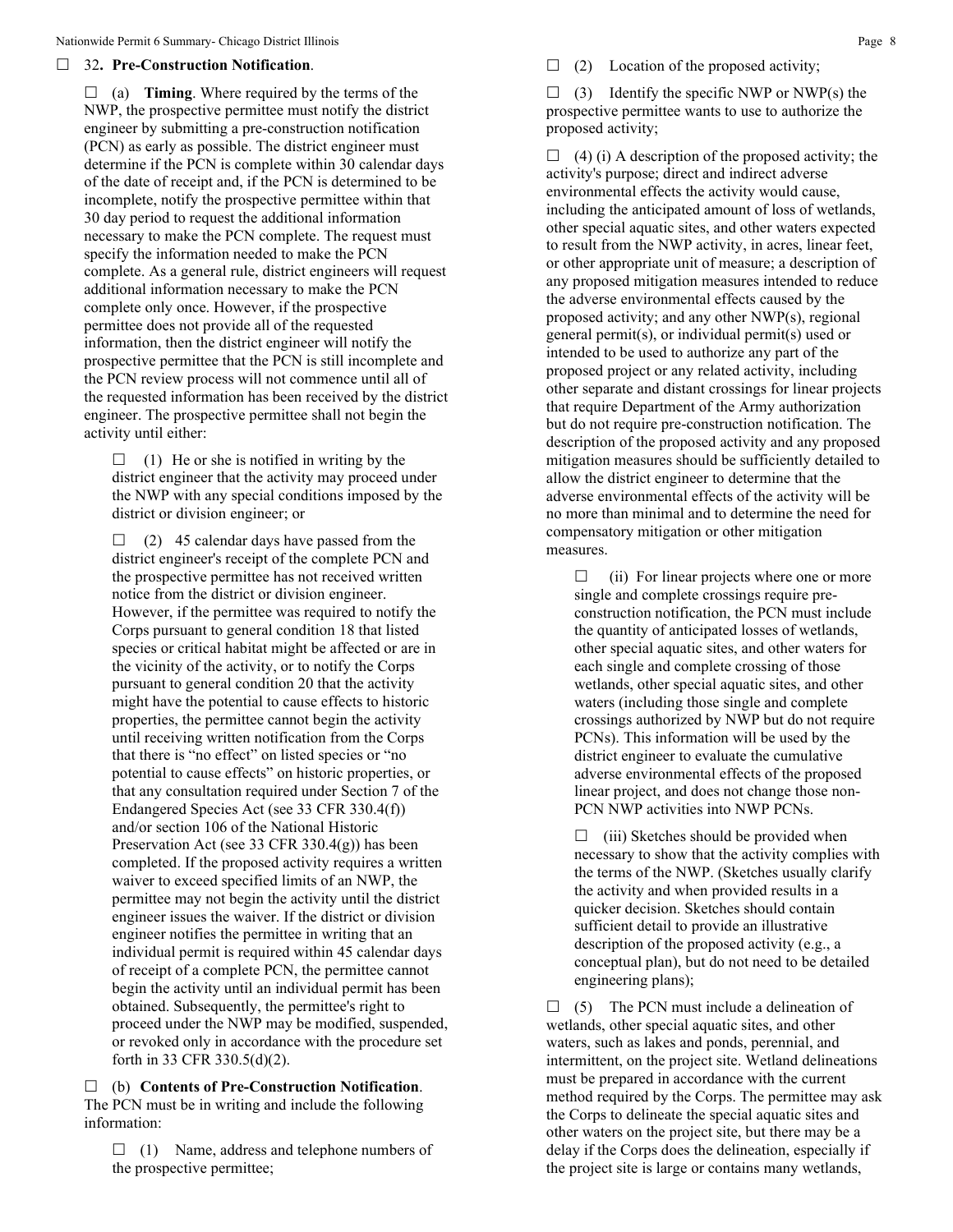other special aquatic sites, and other waters. Furthermore, the 45-day period will not start until the delineation has been submitted to or completed by the Corps, as appropriate;

 $\Box$  (6) If the proposed activity will result in the loss of greater than 1/10-acre of wetlands or 3/100 acre of stream bed and a PCN is required, the prospective permittee must submit a statement describing how the mitigation requirement will be satisfied, or explaining why the adverse environmental effects are no more than minimal and why compensatory mitigation should not be required. As an alternative, the prospective permittee may submit a conceptual or detailed mitigation plan.

 $\Box$  (7) For non-federal permittees, if any listed species (or species proposed for listing) or designated critical habitat (or critical habitat proposed for such designation) might be affected or is in the vicinity of the activity, or if the activity is located in designated critical habitat (or critical habitat proposed for such designation), the PCN must include the name(s) of those endangered or threatened species (or species proposed for listing) that might be affected by the proposed activity or utilize the designated critical habitat (or critical habitat proposed for such designation) that might be affected by the proposed activity. For NWP activities that require pre-construction notification, Federal permittees must provide documentation demonstrating compliance with the Endangered Species Act;

 $\Box$  (8) For non-federal permittees, if the NWP activity might have the potential to cause effects to a historic property listed on, determined to be eligible for listing on, or potentially eligible for listing on, the National Register of Historic Places, the PCN must state which historic property might have the potential to be affected by the proposed activity or include a vicinity map indicating the location of the historic property. For NWP activities that require preconstruction notification, Federal permittees must provide documentation demonstrating compliance with section 106 of the National Historic Preservation Act;

 $\Box$  (9) For an activity that will occur in a component of the National Wild and Scenic River System, or in a river officially designated by Congress as a "study river" for possible inclusion in the system while the river is in an official study status, the PCN must identify the Wild and Scenic River or the "study river" (see general condition 16); and

 $\Box$  (10) For an NWP activity that requires permission from, or review by, the Corps pursuant to 33 U.S.C. 408 because it will alter or temporarily or permanently occupy or use a U.S. Army Corps of Engineers federally authorized civil works project, the pre-construction notification must include a statement confirming that the project proponent has submitted a written request for section 408

permission from, or review by, the Corps office having jurisdiction over that USACE project.

 (c) **Form of Pre-Construction Notification.** The nationwide permit pre-construction notification form (Form ENG 6082) should be used for NWP PCNs. A letter containing the required information may also be used. Applicants may provide electronic files of PCNs and supporting materials if the district engineer has established tools and procedures for electronic submittals.

(d) **Agency Coordination**:

 $\Box$  (1) The district engineer will consider any comments from Federal and state agencies concerning the proposed activity's compliance with the terms and conditions of the NWPs and the need for mitigation to reduce the activity's adverse environmental effects so that they are no more than minimal.

 $\Box$  (2) Agency coordination is required for:

i) All NWP activities that require preconstruction notification and result in the loss of greater than 1/2-acre of waters of the United States;

ii) NWP 13 activities in excess of 500 linear feet, fills greater than one cubic yard per running foot, or involve discharges of dredged or fill material into special aquatic sites; and

(iii) NWP 54 activities in excess of 500 linear feet, or that extend into the waterbody more than 30 feet from the mean low water line in tidal waters or the ordinary high water mark in the Great Lakes.

 $\Box$  (3) When agency coordination is required, the district engineer will immediately provide (e.g., via email, facsimile transmission, overnight mail, or other expeditious manner) a copy of the complete PCN to the appropriate Federal or state offices (FWS, state natural resource or water quality agency, EPA, and, if appropriate, the NMFS). With the exception of NWP 37, these agencies will have 10 calendar days from the date the material is transmitted to notify the district engineer via telephone, facsimile transmission, or email that they intend to provide substantive, site-specific comments. The comments must explain why the agency believes the adverse environmental effects will be more than minimal. If so contacted by an agency, the district engineer will wait an additional 15 calendar days before making a decision on the pre-construction notification. The district engineer will fully consider agency comments received within the specified time frame concerning the proposed activity's compliance with the terms and conditions of the NWPs, including the need for mitigation to ensure that the net adverse environmental effects of the proposed activity are no more than minimal. The district engineer will provide no response to the resource agency, except as provided below.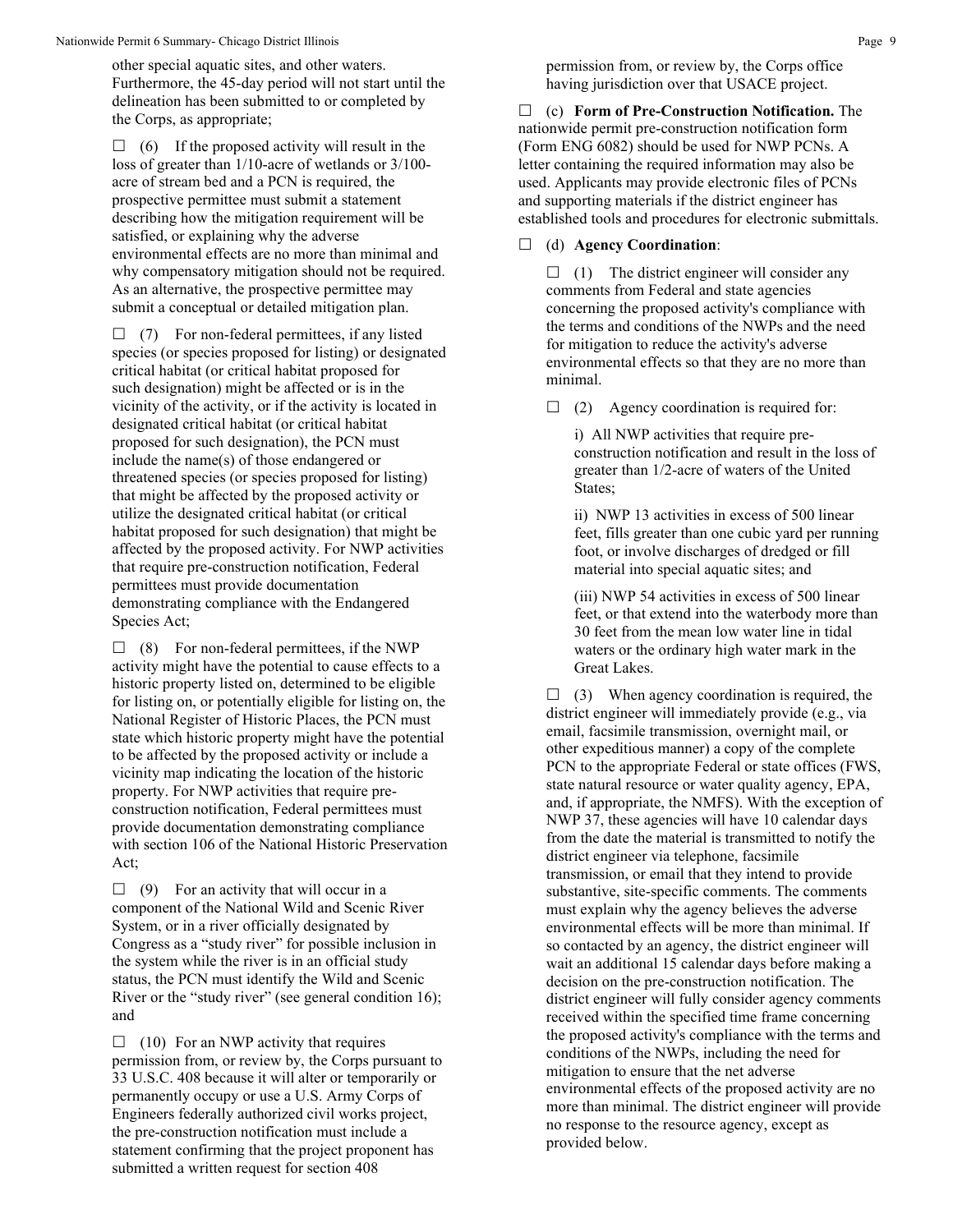The district engineer will indicate in the administrative record associated with each preconstruction notification that the resource agencies' concerns were considered. For NWP 37, the emergency watershed protection and rehabilitation activity may proceed immediately in cases where there is an unacceptable hazard to life or a significant loss of property or economic hardship will occur. The district engineer will consider any comments received to decide whether the NWP 37 authorization should be modified, suspended, or revoked in accordance with the procedures at 33 CFR 330.5.

 $\Box$  (4) In cases of where the prospective permittee is not a Federal agency, the district engineer will provide a response to NMFS within 30 calendar days of receipt of any Essential Fish Habitat conservation recommendations, as required by section 305(b)(4)(B) of the Magnuson-Stevens Fishery Conservation and Management Act.

 $\Box$  (5) Applicants are encouraged to provide the Corps with either electronic files or multiple copies of pre-construction notifications to expedite agency coordination.

### **C. District Engineer's Decision**

 $\Box$  1. In reviewing the PCN for the proposed activity, the district engineer will determine whether the activity authorized by the NWP will result in more than minimal individual or cumulative adverse environmental effects or may be contrary to the public interest. If a project proponent requests authorization by a specific NWP, the district engineer should issue the NWP verification for that activity if it meets the terms and conditions of that NWP, unless he or she determines, after considering mitigation, that the proposed activity will result in more than minimal individual and cumulative adverse effects on the aquatic environment and other aspects of the public interest and exercises discretionary authority to require an individual permit for the proposed activity. For a linear project, this determination will include an evaluation of the single and complete crossings of waters of the United States that require PCNs to determine whether they individually satisfy the terms and conditions of the NWP(s), as well as the cumulative effects caused by all of the crossings of waters of the United States authorized by NWP.

If an applicant requests a waiver of an applicable limit, as provided for in NWPs 13, 36, or 54, the district engineer will only grant the waiver upon a written determination that the NWP activity will result in only minimal individual and cumulative adverse environmental effects.

 $\Box$  2. When making minimal adverse environmental effects determinations the district engineer will consider the direct and indirect effects caused by the NWP activity. He or she will also consider the cumulative adverse environmental effects caused by activities authorized by NWP and whether those cumulative adverse environmental effects are no more than minimal. The district engineer will also consider site specific factors, such as the environmental setting in the vicinity of the NWP activity, the type of resource that will be affected by the NWP activity, the functions provided by the aquatic resources that will be affected by the NWP activity,

the degree or magnitude to which the aquatic resources perform those functions, the extent that aquatic resource functions will be lost as a result of the NWP activity (e.g., partial or complete loss), the duration of the adverse effects (temporary or permanent), the importance of the aquatic resource functions to the region (e.g., watershed or ecoregion), and mitigation required by the district engineer. If an appropriate functional or condition assessment method is available and practicable to use, that assessment method may be used by the district engineer to assist in the minimal adverse environmental effects determination. The district engineer may add case-specific special conditions to the NWP authorization to address site-specific environmental concerns.

 $\Box$  3. If the proposed activity requires a PCN and will result in a loss of greater than 1/10-acre of wetlands or 3/100 acre of stream bed, the prospective permittee should submit a mitigation proposal with the PCN. Applicants may also propose compensatory mitigation for NWP activities with smaller impacts, or for impacts to other types of waters. The district engineer will consider any proposed compensatory mitigation or other mitigation measures the applicant has included in the proposal in determining whether the net adverse environmental effects of the proposed activity are no more than minimal. The compensatory mitigation proposal may be either conceptual or detailed. If the district engineer determines that the activity complies with the terms and conditions of the NWP and that the adverse environmental effects are no more than minimal, after considering mitigation, the district engineer will notify the permittee and include any activity-specific conditions in the NWP verification the district engineer deems necessary. Conditions for compensatory mitigation requirements must comply with the appropriate provisions at  $33 \text{ CFR } 332.3$ (k). The district engineer must approve the final mitigation plan before the permittee commences work in waters of the United States, unless the district engineer determines that prior approval of the final mitigation plan is not practicable or not necessary to ensure timely completion of the required compensatory mitigation. If the prospective permittee elects to submit a compensatory mitigation plan with the PCN, the district engineer will expeditiously review the proposed compensatory mitigation plan. The district engineer must review the proposed compensatory mitigation plan within 45 calendar days of receiving a complete PCN and determine whether the proposed mitigation would ensure that the NWP activity results in no more than minimal adverse environmental effects. If the net adverse environmental effects of the NWP activity (after consideration of the mitigation proposal) are determined by the district engineer to be no more than minimal, the district engineer will provide a timely written response to the applicant. The response will state that the NWP activity can proceed under the terms and conditions of the NWP, including any activity-specific conditions added to the NWP authorization by the district engineer.

 $\Box$  4. If the district engineer determines that the adverse environmental effects of the proposed activity are more than minimal, then the district engineer will notify the applicant either: (a) That the activity does not qualify for authorization under the NWP and instruct the applicant on the procedures to seek authorization under an individual permit;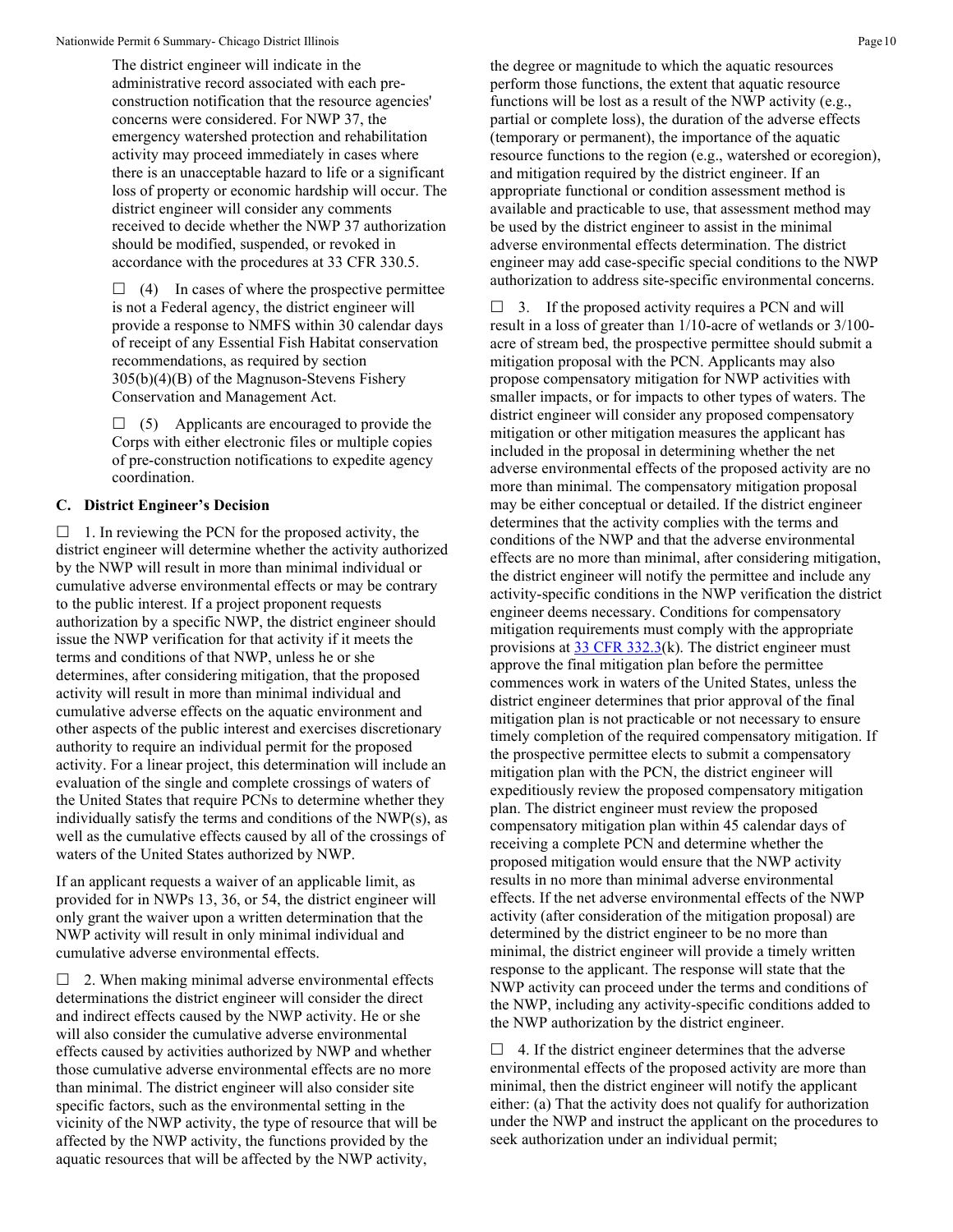#### Nationwide Permit 6 Summary- Chicago District Illinois **Page 11** and the state of the state of the Page 11 and the Permit 6 Summary- Chicago District Illinois **Page 11**

(b) that the activity is authorized under the NWP subject to the applicant's submission of a mitigation plan that would reduce the adverse environmental effects so that they are no more than minimal; or (c) that the activity is authorized under the NWP with specific modifications or conditions. Where the district engineer determines that mitigation is required to ensure no more than minimal adverse environmental effects, the activity will be authorized within the 45-day PCN period (unless additional time is required to comply with general conditions 18, 20, and/or 31), with activity-specific conditions that state the mitigation requirements. The authorization will include the necessary conceptual or detailed mitigation plan or a requirement that the applicant submit a mitigation plan that would reduce the adverse environmental effects so that they are no more than minimal. When compensatory mitigation is required, no work in waters of the United States may occur until the district engineer has approved a specific mitigation plan or has determined that prior approval of a final mitigation plan is not practicable or not necessary to ensure timely completion of the required compensatory mitigation.

#### D. **Further Information**

1. District engineers have authority to determine if an activity complies with the terms and conditions of an NWP.

2. NWPs do not obviate the need to obtain other federal, state, or local permits, approvals, or authorizations required by law.

3. NWPs do not grant any property rights or exclusive privileges.

4. NWPs do not authorize any injury to the property or rights of others.

5. NWPs do not authorize interference with any existing or proposed Federal project (see general condition 31).

#### E. **Definitions**

**Best management practices (BMPs)**: Policies, practices, procedures, or structures implemented to mitigate the adverse environmental effects on surface water quality resulting from development. BMPs are categorized as structural or nonstructural.

**Compensatory mitigation**: The restoration (re-establishment or rehabilitation), establishment (creation), enhancement, and/or in certain circumstances preservation of aquatic resources for the purposes of offsetting unavoidable adverse impacts which remain after all appropriate and practicable avoidance and minimization has been achieved.

**Currently serviceable**: Useable as is or with some maintenance, but not so degraded as to essentially require reconstruction.

**Direct effects**: Effects that are caused by the activity and occur at the same time and place.

**Discharge:** The term "discharge" means any discharge of dredged or fill material into waters of the United States.

**Ecological reference:** A model used to plan and design an aquatic habitat and riparian area restoration, enhancement, or establishment activity under NWP 27. An ecological reference may be based on the structure, functions, and dynamics of an aquatic habitat type or a riparian area type that currently exists in the region where the proposed NWP 27 activity is located. Alternatively, an ecological reference may be based on a conceptual model for the aquatic habitat type or riparian area type to be restored, enhanced, or established as a result of the proposed NWP 27 activity. An ecological reference takes into account the range of variation of the aquatic habitat type or riparian area type in the region.

**Enhancement**: The manipulation of the physical, chemical, or biological characteristics of an aquatic resource to heighten, intensify, or improve a specific aquatic resource function(s). Enhancement results in the gain of selected aquatic resource function(s), but may also lead to a decline in other aquatic resource function(s). Enhancement does not result in a gain in aquatic resource area.

**Establishment (creation):** The manipulation of the physical, chemical, or biological characteristics present to develop an aquatic resource that did not previously exist at an upland site. Establishment results in a gain in aquatic resource area.

**High Tide Line**: The line of intersection of the land with the water's surface at the maximum height reached by a rising tide. The high tide line may be determined, in the absence of actual data, by a line of oil or scum along shore objects, a more or less continuous deposit of fine shell or debris on the foreshore or berm, other physical markings or characteristics, vegetation lines, tidal gages, or other suitable means that delineate the general height reached by a rising tide. The line encompasses spring high tides and other high tides that occur with periodic frequency but does not include storm surges in which there is a departure from the normal or predicted reach of the tide due to the piling up of water against a coast by strong winds such as those accompanying a hurricane or other intense storm.

**Historic Property**: Any prehistoric or historic district, site (including archaeological site), building, structure, or other object included in, or eligible for inclusion in, the National Register of Historic Places maintained by the Secretary of the Interior. This term includes artifacts, records, and remains that are related to and located within such properties. The term includes properties of traditional religious and cultural importance to an Indian tribe or Native Hawaiian organization and that meet the National Register criteria (36 CFR part 60).

**Independent utility**: A test to determine what constitutes a single and complete non-linear project in the Corps Regulatory Program. A project is considered to have independent utility if it would be constructed absent the construction of other projects in the project area. Portions of a multi-phase project that depend upon other phases of the project do not have independent utility. Phases of a project that would be constructed even if the other phases were not built can be considered as separate single and complete projects with independent utility.

**Indirect effects**: Effects that are caused by the activity and are later in time or farther removed in distance, but are still reasonably foreseeable.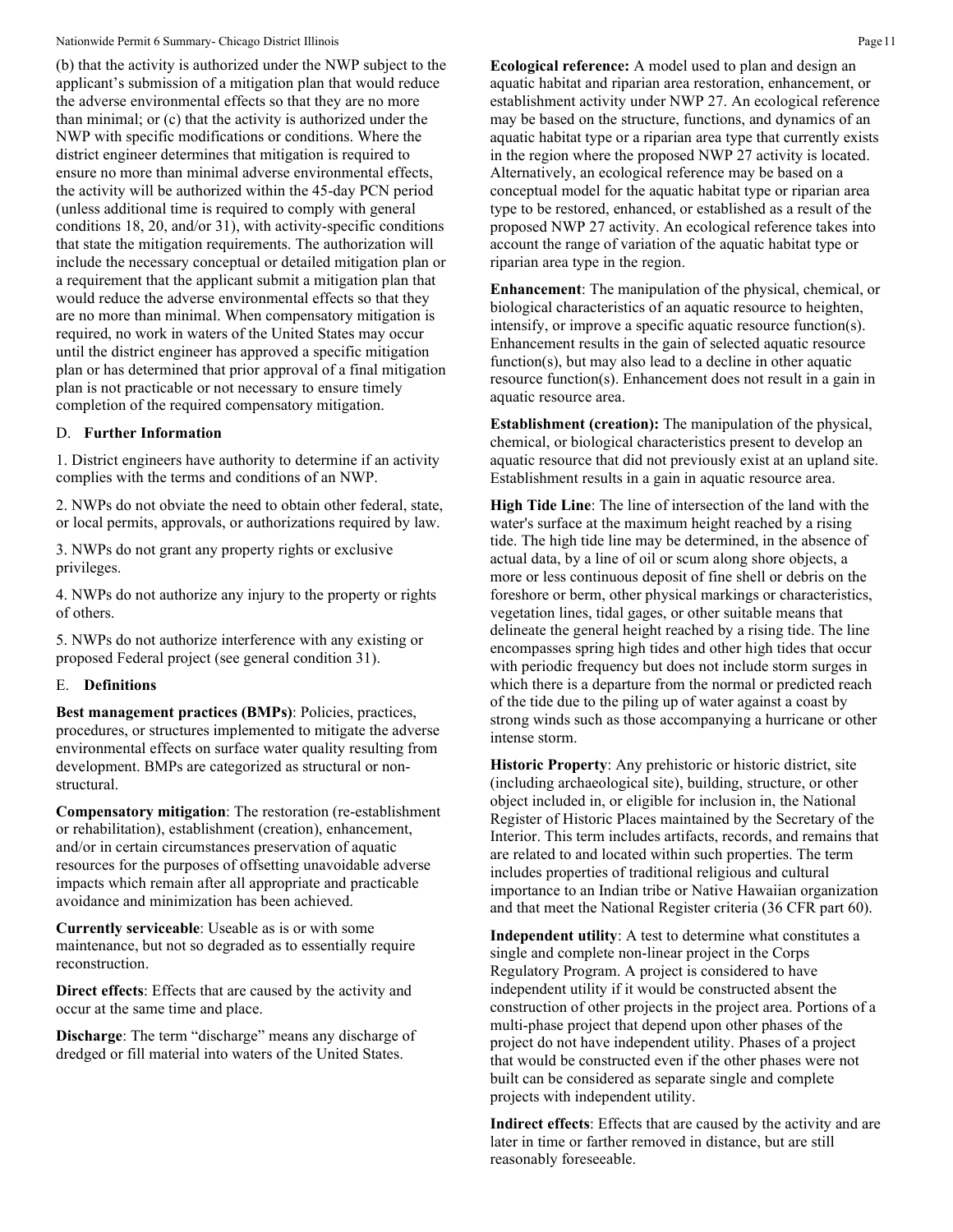#### Nationwide Permit 6 Summary- Chicago District Illinois **Page 12** Page 12

**Loss of waters of the United States**: Waters of the United States that are permanently adversely affected by filling, flooding, excavation, or drainage because of the regulated activity. The loss of stream bed includes the acres of stream bed that are permanently adversely affected by filling or excavation because of the regulated activity. Permanent adverse effects include permanent discharges of dredged or fill material that change an aquatic area to dry land, increase the bottom elevation of a waterbody, or change the use of a waterbody. The acreage of loss of waters of the United States is a threshold measurement of the impact to jurisdictional waters for determining whether a project may qualify for an NWP; it is not a net threshold that is calculated after considering compensatory mitigation that may be used to offset losses of aquatic functions and services. Waters of the United States temporarily filled, flooded, excavated, or drained, but restored to pre-construction contours and elevations after construction, are not included in the measurement of loss of waters of the United States. Impacts resulting from activities that do not require Department of the Army authorization, such as activities eligible for exemptions under section 404(f) of the Clean Water Act, are not considered when calculating the loss of waters of the United States.

**Navigable waters:** Waters subject to section 10 of the Rivers and Harbors Act of 1899. These waters are defined at 33 CFR part 329.

**Non-tidal wetland**: A non-tidal wetland is a wetland that is not subject to the ebb and flow of tidal waters. Non-tidal wetlands contiguous to tidal Start Printed Page 57394waters are located landward of the high tide line (i.e., spring high tide line).

**Open water:** For purposes of the NWPs, an open water is any area that in a year with normal patterns of precipitation has water flowing or standing above ground to the extent that an ordinary high water mark can be determined. Aquatic vegetation within the area of flowing or standing water is either non-emergent, sparse, or absent. Vegetated shallows are considered to be open waters. Examples of "open waters" include rivers, streams, lakes, and ponds.

**Ordinary High Water Mark**: The term ordinary high water mark means that line on the shore established by the fluctuations of water and indicated by physical characteristics such as a clear, natural line impressed on the bank, shelving, changes in the character of soil, destruction of terrestrial vegetation, the presence of litter and debris, or other appropriate means that consider the characteristics of the surrounding areas.

**Perennial stream**: A perennial stream has surface water flowing continuously year-round during a typical year.

**Practicable:** Available and capable of being done after taking into consideration cost, existing technology, and logistics in light of overall project purposes.

**Pre-construction notification:** A request submitted by the project proponent to the Corps for confirmation that a particular activity is authorized by nationwide permit. The request may be a permit application, letter, or similar document that includes information about the proposed work and its anticipated environmental effects. Pre-construction notification may be required by the terms and conditions of a nationwide permit, or by regional conditions. A preconstruction notification may be voluntarily submitted in cases where pre-construction notification is not required and the project proponent wants confirmation that the activity is authorized by nationwide permit.

**Preservation**: The removal of a threat to, or preventing the decline of, aquatic resources by an action in or near those aquatic resources. This term includes activities commonly associated with the protection and maintenance of aquatic resources through the implementation of appropriate legal and physical mechanisms. Preservation does not result in a gain of aquatic resource area or functions.

**Re-establishment**: The manipulation of the physical, chemical, or biological characteristics of a site with the goal of returning natural/historic functions to a former aquatic resource. Re-establishment results in rebuilding a former aquatic resource and results in a gain in aquatic resource area and functions.

**Rehabilitation**: The manipulation of the physical, chemical, or biological characteristics of a site with the goal of repairing natural/historic functions to a degraded aquatic resource. Rehabilitation results in a gain in aquatic resource function, but does not result in a gain in aquatic resource area.

**Restoration**: The manipulation of the physical, chemical, or biological characteristics of a site with the goal of returning natural/historic functions to a former or degraded aquatic resource. For the purpose of tracking net gains in aquatic resource area, restoration is divided into two categories: Reestablishment and rehabilitation.

**Riffle and pool complex**: Riffle and pool complexes are special aquatic sites under the 404(b)(1) Guidelines. Riffle and pool complexes sometimes characterize steep gradient sections of streams. Such stream sections are recognizable by their hydraulic characteristics. The rapid movement of water over a course substrate in riffles results in a rough flow, a turbulent surface, and high dissolved oxygen levels in the water. Pools are deeper areas associated with riffles. A slower stream velocity, a streaming flow, a smooth surface, and a finer substrate characterize pools.

**Riparian areas**: Riparian areas are lands next to streams, lakes, and estuarine-marine shorelines. Riparian areas are transitional between terrestrial and aquatic ecosystems, through which surface and subsurface hydrology connects riverine, lacustrine, estuarine, and marine waters with their adjacent wetlands, non-wetland waters, or uplands. Riparian areas provide a variety of ecological functions and services and help improve or maintain local water quality. (See general condition 23.)